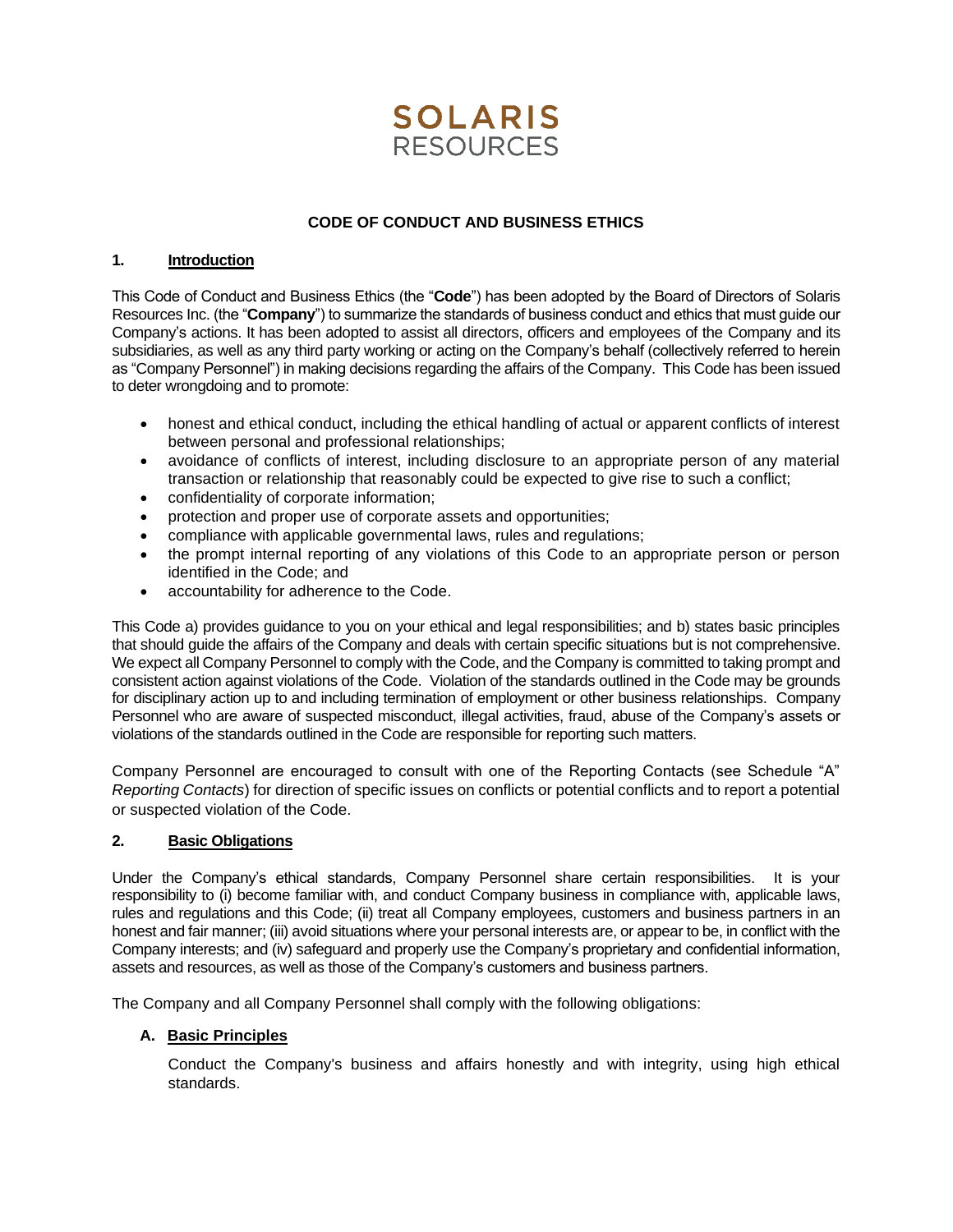# **B. Accurate Financial Recording**

Maintain records that accurately reflect the Company's operations. The Company's consolidated financial statements shall be prepared in accordance with International Financial Reporting Standards (IFRS) and applicable securities laws. The statements shall be prepared using the highest standards of integrity.

### **C. Compliance with Laws**

Comply fully with the laws of each jurisdiction in which the Company does business, including those applicable to the Company's securities and trading in such securities, as well as the requirements of any exchange on which the Company's securities may be listed and avoid any situation that could be perceived as improper, unethical or indicate a casual attitude towards compliance with the law. Company Personnel shall not commit or condone an illegal act or instruct other Company Personnel to act illegally on the Company's behalf.

## **D. Obligations to Shareholders**

Conduct the Company's affairs with a view to the best interests of the Company as a whole and to enhance shareholder value.

## **E. Use of Corporation Property**

Use Corporation property and assets, and their position, only for legitimate business purposes of the Corporation, and not for personal gain or the personal benefit of any person. Corporation property and assets include, but are not limited to, confidential information about the Corporation's business, ideas, plans and strategies. The Corporation's internet, e-mail, and voicemail services should be used only for business-related activities, and may be monitored by the Corporation, subject to applicable laws, at any time without notice to ensure compliance with this Code. Telecommunications facilities such as telephone, cellular phones, facsimile, internet and e-mail are Corporation property. Use of these facilities imposes certain responsibilities and obligations on all Corporation Personnel. Usage must be ethical and honest with a view to preservation of and due respect for the Company's intellectual property, security systems, personal privacy, and freedom of others from intimidation, harassment, or unwanted annoyance.

Company Personnel must account for the use of assets and property belonging to the Company, and are prohibited from the personal use of such assets or property, as well as the questionable or unethical disposition of Company assets or property. All Company Personnel should protect the Company's assets and ensure their efficient use.

## **F. Respect and Tolerance**

Adhere to all national, provincial or other local employment laws. In addition to any other requirements of applicable laws in a particular jurisdiction, the Company policy prohibits discrimination, intimidation or harassment in any aspect of employment based on race, colour, age, gender, sexual orientation, marital status, physical or mental disability, national or ethnic origin or religious beliefs within the meaning of applicable laws. Company Personnel are entitled to work in an environment which is respectful of their dignity, rights, needs and individual differences. The Company's employment decisions will be based on reasons related to our business, such as job performance, individual skills and talents, and other business-related factors.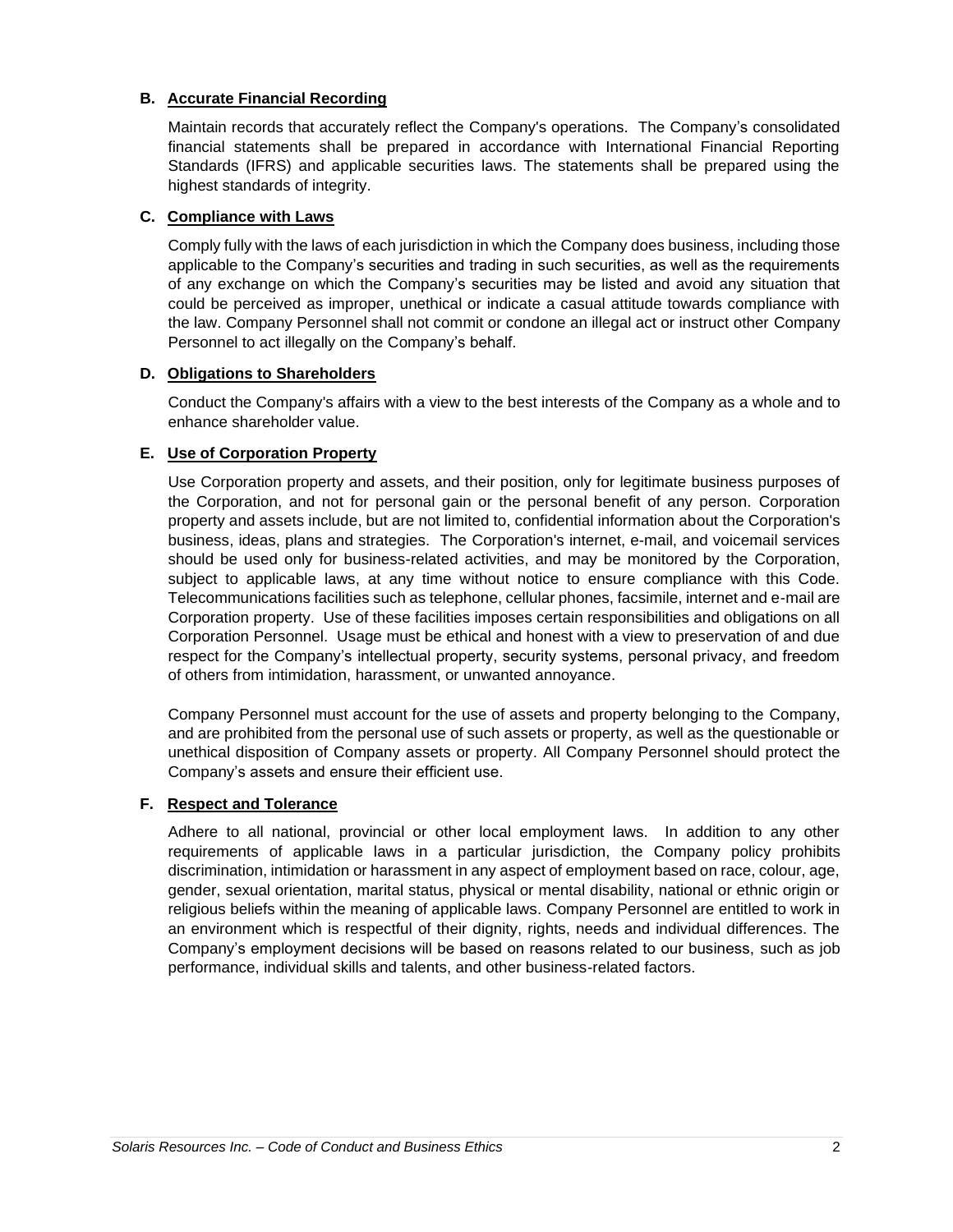# **G. Environmental Standards**

Conduct the Company's exploration, development and mining operations using environmental best practices in the jurisdictions in which the Company operates with a goal to protecting human health, minimizing impact on the ecosystem and returning exploration and mining sites to a high environmental standard.

### **H. Health and Safety**

Comply with all applicable laws and regulations relating to safety and health in the workplace in all jurisdictions in which it operates. Company Personnel are expected to promote a positive working environment for all. Company Personnel are expected to consult and comply with all Company rules regarding workplace conduct and safety and are expected to immediately report to a supervisor any unsafe or hazardous conditions or materials, injuries, and accidents connected with our business and any activity that compromises Company security. Company Personnel must not work under the influence of any substances that would impair the safety of others. All threats or acts of physical violence or intimidation are prohibited. The Company is committed to making the work environment safe, secure and healthy for all Company Personnel.

## **I. Contribution to Local Communities**

Conduct the Company's operations with a view to respecting and enhancing the economic and social situations of the communities in which the Company operates.

### **J. Dealing with Public Officials**

Comply with the Company's anti-bribery and anti-corruption principles.

### **K. Benefits Given or Received**

Comply with the Company's anti-bribery and anti-corruption principles. The Company Prohibits any payment to a political party or political organization unless authorized by the Board or a Committee of the Board.

## **L. Other Entities to be Ethical**

Use reasonable efforts to ensure that the companies and individuals with which the Company does material business also observe high ethical standards.

In addition to the obligations listed above, Company personnel are also expected to comply with the following guidelines:

#### **3. Reporting Concerns**

If you should learn of a potential or suspected violation of the Code, you have an obligation to promptly report the violation. You may do so by reporting the situation, orally or in writing and, if preferred, anonymously, to the entities listed in Schedule "A" *Reporting Contacts*. The Company also has a Whistleblower Policy and Procedures for Complaints Regarding Accounting, Internal Accounting Controls or Auditing Matters (the "Whistleblower Policy"). Company Personnel must become familiar with the Whistleblower Policy and adhere to the procedures as set out in the Whistleblower Policy.

All reports of violations will be kept confidential except if otherwise required by law. Company Personnel who are in breach of the Code may be subject to disciplinary action including, but not limited to, termination of employment or other business relationships. Individuals should be aware that in addition to any disciplinary action taken by the Company, violations of this Code may require restitution and may lead to civil or criminal action against individual employees, directors and officers and any other third party involved.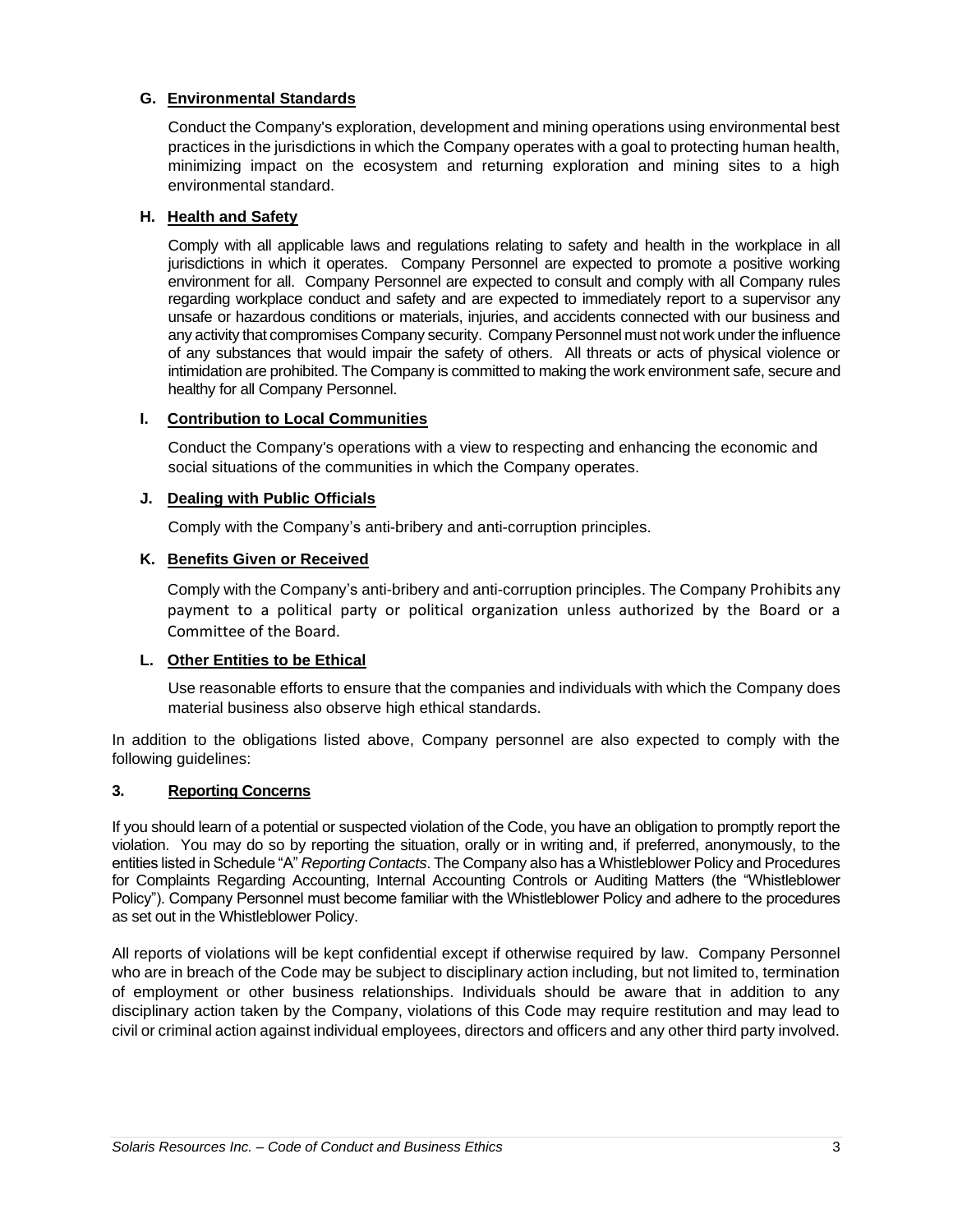# **4. Policy Against Retaliation**

Retaliation or taking adverse action in any form against any individual who reports a violation of this Code or of law, in good faith, or who assists in the investigation of a reported violation, is itself a serious violation of this Code and is strictly prohibited.

Any individual who has been found to have engaged in retaliation against Company Personnel for raising, in good faith, a Code concern or for participating in the investigation of such a concern will be disciplined appropriately, up to and including termination of employment or other business relationships. If any individual believes that he or she has been subjected to such retaliation, that person is encouraged to report the situation, as soon as possible, to one of the *Reporting Contacts* detailed in Schedule "A".

# **5. Diversity**

The Company recognizes the benefits arising from employee and Board diversity, including a broader pool of high quality employees, improving employee retention, accessing different perspectives and ideas and benefiting from all available talent. We respect and value the perspectives, experiences, cultures and essential differences our employees possess. We understand that achievement and fulfillment of individuals' career potential are only made possible by the development and advancement opportunities, training and mentoring provided to all of our personnel, throughout our organization. We recruit, retain, reward and develop our people based upon their abilities and contributions. Management provides the leadership framework and direction and it is the responsibility of everyone at the Company to sustain a culture that promotes and supports principles of diversity and inclusivity.

The Company will endeavor to increase diversity throughout the Company Personnel and does not support the adoption of fixed percentages or quotas for any selection criteria to support this policy. Directors, executives and employees will be recruited and/or promoted based upon their respective abilities and contributions."

# **6. Conflicts of Interest and Corporate Opportunity (Ownership of Equity in a Competitor Company)**

Company Personnel should not engage in any activity, practice or act which conflicts with the best interests of the Company. A conflict of interest occurs when Company Personnel places or finds themselves in a position where private interests conflict with the best interests of the Company or have an adverse effect on the individual's motivation or the proper performance of their job. Examples of such conflicts include, but are not limited to:

- accepting outside employment with, or accepting personal payments from, any organization which does business with the Company or is a competitor of the Company;
- accepting or giving gifts of more than modest value to or from vendors or clients of the Company;
- competing with the Company for the purchase or sale of property, services or other interests or taking personal advantage of an opportunity in which the Company has an interest;
- supplying products or services to the Company (other than professional services such as legal, accounting, geological or financial advisory services);
- seeking or accepting personal loans or services from any entity with which the Company does business, except from financial institutions or service providers offering similar loans or services to third parties under similar terms in the ordinary course of their respective businesses;
- accepting any personal loan or guarantee of obligations from the Company except to the extent such arrangements are legally permissible;
- having immediate family members who have a financial interest in a firm which does business with the Company; and
- having an interest in a transaction involving the Company or a customer, business partner or supplier (not including routine investments in publicly traded companies).

Company Personnel must not place themselves, or remain, in a position in which their private interests conflict with the interests of the Company.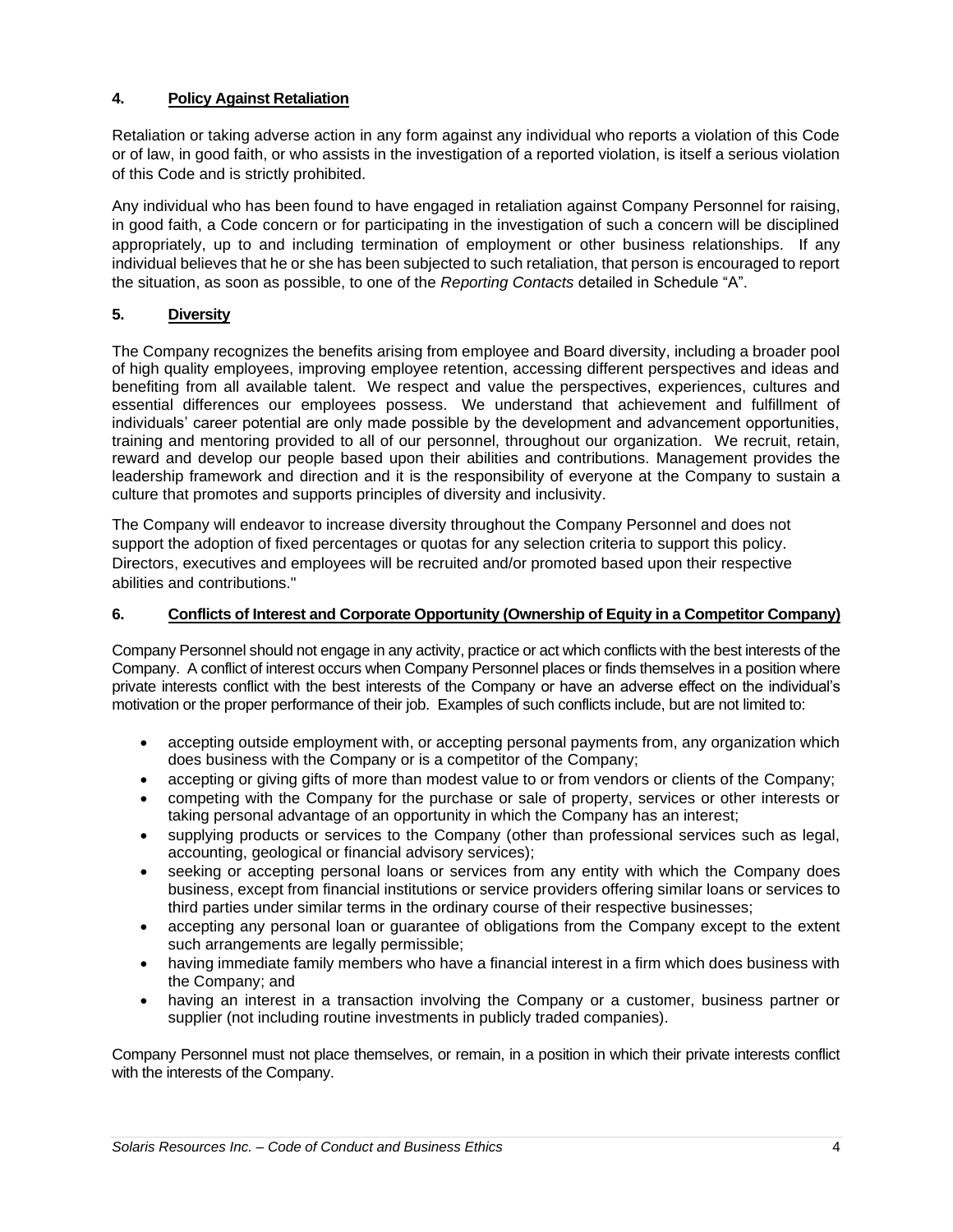If the Company determines that an employee's outside work interferes with performance or the ability to meet the requirements of the Company, as they are modified from time to time, the employee may be asked to terminate the outside employment if he or she wishes to remain employed by the Company. To protect the interests of both the employees and the Company, any such outside work or other activity that involves potential or apparent conflict of interest may be undertaken only after disclosure to the Company by the employee and review and approval by management.

If a member of a director's, officer's, employee's or consultant's immediate family holds a greater than 5% equity interest in, is a director, officer or employee of or has a significant financial stake in a competitor to the Company, this will be considered a conflict situation that will be required to be disclosed. Where a conflict or potential conflict arises in the situation of a director or officer, such individual shall comply with applicable corporate laws with respect to such conflict.

# **7. Confidentiality Concerning Company Affairs**

It is the Company's policy that business affairs of the Company are confidential and should not be discussed with anyone outside the organization except for information that has already been made available to the public.

## **8. Competition and Fair Dealing**

We seek competitive advantages through superior performance, not through unethical or illegal business practices. Information about other companies and organizations, including competitors, must be gathered using appropriate methods. Illegal practices such as trespassing, burglary, misrepresentation, wiretapping and stealing are prohibited. Possessing trade secrets that were obtained without the owner's consent, or inducing such disclosures by customers or past or present employees of other companies is prohibited. Company Personnel should endeavour to respect the rights of, and deal fairly with, our customers, suppliers, competitors and employees and shall not take unfair advantage of anyone through manipulation, concealment, abuse of privileged information, misrepresentation of material facts or any other unfair business practice.

## **9. Disclosure**

The Company is committed to providing timely, consistent and credible dissemination of information, consistent with disclosure requirements under applicable securities regulatory requirements and requires adherence to its Corporate Disclosure Policy.

## **10. Accuracy of Company Records**

Canadian public companies are required to comply with International Financial Reporting Standards (IFRS). Accordingly, you are responsible for ensuring the accuracy of all books and records within your control and complying with all Company policies and internal controls. All Company information must be reported accurately, whether in internal personnel, safety or other records or in information we release to the public or file with government agencies.

## **11. Abusive or Harassing Conduct Prohibited**

The Company policy prohibits abusive or harassing conduct by any Company Personnel toward others, such as unwelcome sexual advances, comments based on ethnicity, religion or race, or other non-business, personal comments or conduct that make others uncomfortable in their employment with us. We encourage and expect you to report harassment or other inappropriate conduct as soon as it occurs.

## **12. Privacy**

The Company, and Company Personnel authorized by the Company, collect and maintain personal information that relates to your employment, including compensation, medical and benefit information. The Company follows procedures to protect information wherever it is stored or processed, and access to your personal information is restricted. Your personal information will only be released to outside parties in accordance with the Company's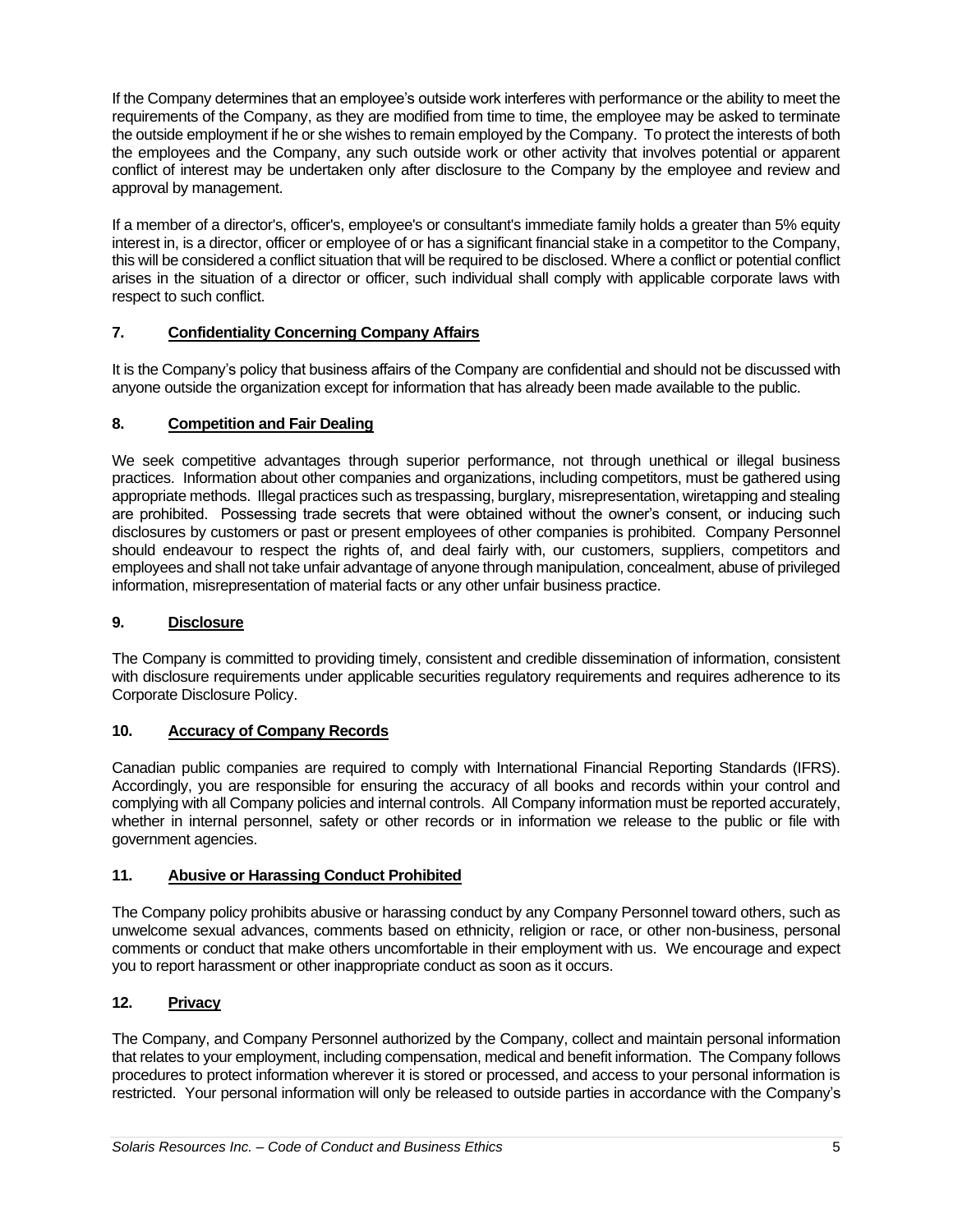policies and applicable legal requirements. Company Personnel who have access to personal information must ensure that personal information is not disclosed in violation of the Company's policies or practices.

# **13. Waivers and Amendments**

Only the Board of Directors may waive application of or amend any provision of this Code. A request for such a waiver should be submitted in writing to the Board of Directors for its consideration. The Company will promptly disclose to investors all substantive amendments to the Code, as well as all waivers of the Code granted to directors or officers in accordance with applicable laws and regulations.

# **14. No Rights Created**

This Code is a statement of the fundamental principles and key policies and procedures that govern the conduct of our business. It is not intended to, and does not in any way, constitute an employment contract or an assurance of continued employment or create any rights in any employee, director, officer, consultant, client, supplier, competitor, shareholder or any other person or entity.

## **15. Commitment**

- To demonstrate our determination and commitment, the Company asks that each employee review the Code periodically and take the opportunity to discuss with management any circumstances that may have arisen which could be an actual or potential violation of these ethical standards of conduct.
- Directors and officers are required to acknowledge that they have read this Code annually.
- Employees are required to sign the Code when they are engaged or when the Code is amended in any material respect.

# **APPROVED BY THE BOARD OF DIRECTORS**

Date: May 13, 2019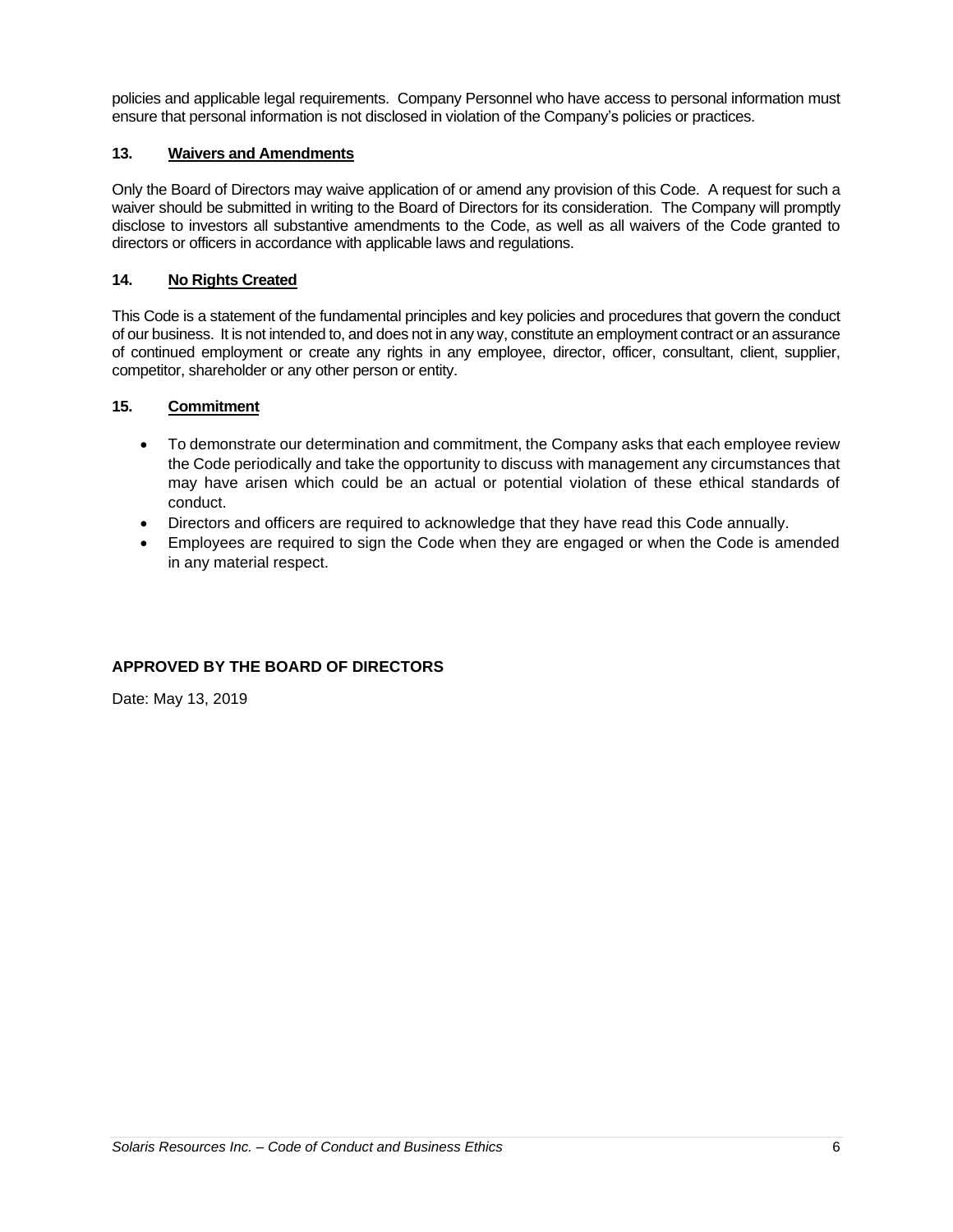#### **Schedule "A"**

### **REPORTING CONTACTS**

### *Chairman of Audit Committee:*

Ron Walsh #555 – 999 Canada Place Vancouver, BC V6C 3E1 Telephone: (604) 646-3435 Email: rwalsh@walshking.com

Chief Financial Officer #555 – 999 Canada Place Vancouver, BC V6C 3E1 Telephone: (604) 687-1717

## **Additional Reporting Contact:**

### *Our Canadian Counsel:*

Bob Wooder **Blake, Cassels & Graydon LLP** Suite 2600, 595 Burrard Street Vancouver BC V7X 1L3 Direct: (604) 631-3330 E-mail: bob.wooder@blakes.com

### *Our United States Counsel:*

Kenneth G. Sam, Esq. **Dorsey & Whitney LLP** TD Canada Trust Tower, Brookfield Place 161 Bay Street, Suite 4310 Toronto, ON M5J 2S1 Direct: (416) 367-7373 Main: (416) 367-7370 Fax: (416) 367-7371 E-mail: Sam.Kenneth@dorsey.com